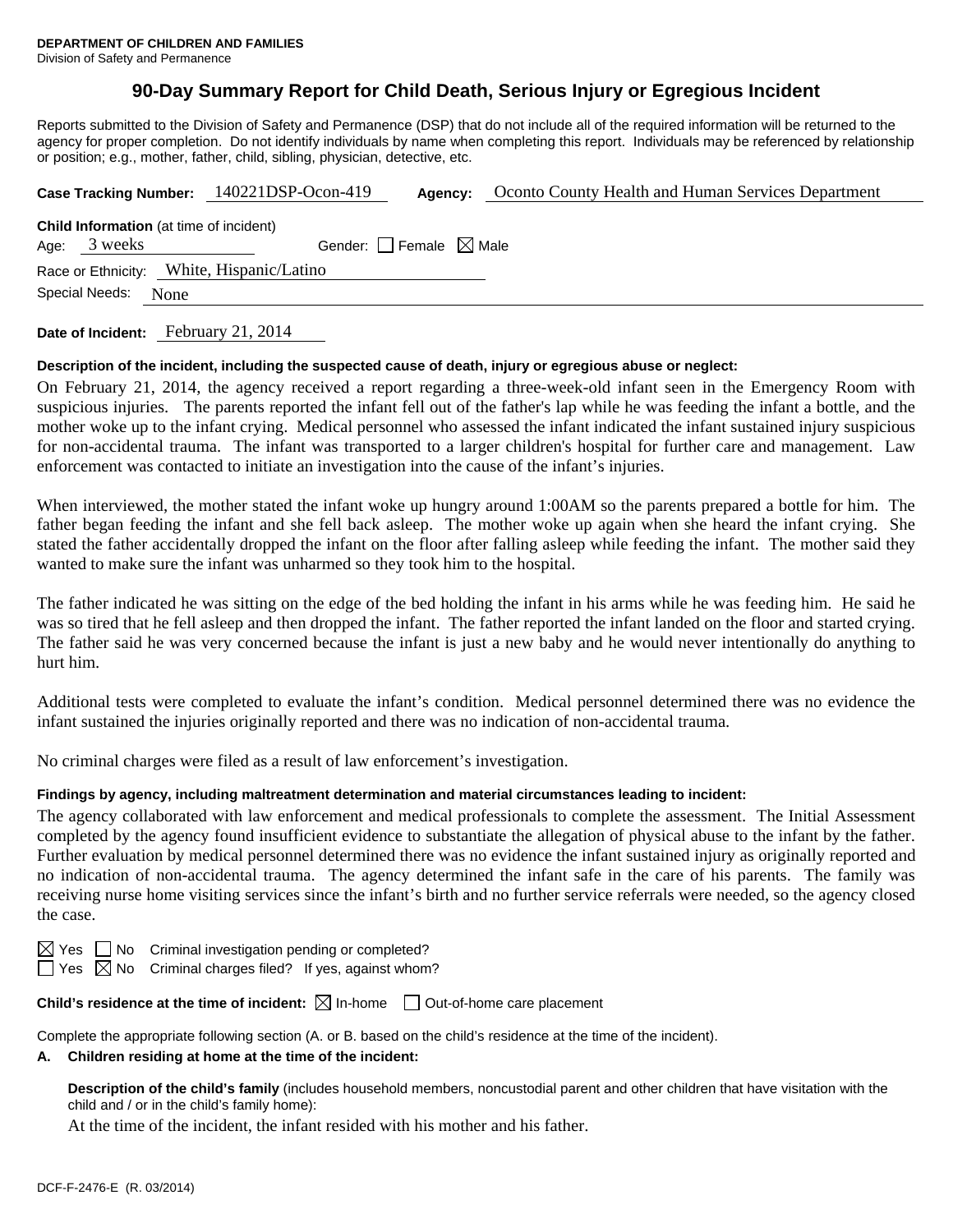**Yes No Statement of Services:** Were services under ch. 48 or ch. 938 being provided to the child, any member of the child's family or alleged maltreater at the time of the incident, including any referrals received by the agency or reports being investigated at time of incident?

**If "Yes", briefly describe the type of services, date(s) of last contact between agency and recipient(s) of those services, and the person(s) receiving those services:** 

N/A

**Summary of all involvement in services as adults under ch. 48 or ch. 938 by child's parents or alleged maltreater in the previous five years:** (Does not include the current incident.) N/A

**Summary of actions taken by the agency under ch. 48, including any investigation of a report or referrals to services involving the child, any member of the child's family living in this household and the child's parents and alleged maltreater.** (Does not include the current incident.)

(Note: Screened out reports listed in this section may include only the date of the report, screening decision, and if a referral to services occurred at Access. Reports that do not constitute a reasonable suspicion of maltreatment or a reason to believe that the child is threatened with harm are not required to be screened in for an initial assessment, and no further action is required by the agency.)

N/A

**Summary of any investigation involving the child, any member of the child's family and alleged maltreater conducted under ch. 48 or ch. 938 and any services provided to the child and child's family since the date of the incident:** 

The agency collaborated with law enforcement and medical professionals to complete the assessment. The Initial Assessment completed by the agency found insufficient evidence to substantiate the allegation of physical abuse to the infant by the father. Further evaluation by medical personnel determined there was no evidence the infant sustained petechial hemorrhages as originally reported and no indication of non-accidental trauma. The agency determined the infant safe in the care of his parents. The family was receiving nurse home visiting services since the infant's birth and no further service referrals were needed, so the agency closed the case.

## **B. Children residing in out-of-home care (OHC) placement at time of incident:**

# **Description of the OHC placement and basis for decision to place child there:**

N/A

## **Description of all other persons residing in the OHC placement home:**

N/A

**Licensing history:** Including type of license, duration of license, summary of any violations by licensee or an employee of licensee that constitutes a substantial failure to protect and promote the welfare of the child. N/A

## **Summary of any actions taken by agency in response to the incident:** (Check all that apply.)

|            | Screening of Access report                           | Attempted or successful reunification             |
|------------|------------------------------------------------------|---------------------------------------------------|
|            | Protective plan implemented                          | Referral to services                              |
| <b>NOM</b> | Initial assessment conducted                         | Transportation assistance                         |
|            | Safety plan implemented                              | Collaboration with law enforcement                |
|            | Temporary physical custody of child                  | Collaboration with medical professionals          |
|            | Petitioned for court order / CHIPS (child in need of | Supervised visitation                             |
|            | protection or services)                              | Case remains open for services                    |
|            | Placement into foster home                           | Case closed by agency                             |
|            | Placement with relatives                             | Initiated efforts to address or enhance community |
|            | Ongoing Services case management                     | collaboration on CA/N cases                       |
|            |                                                      | Other (describe):                                 |
|            |                                                      |                                                   |